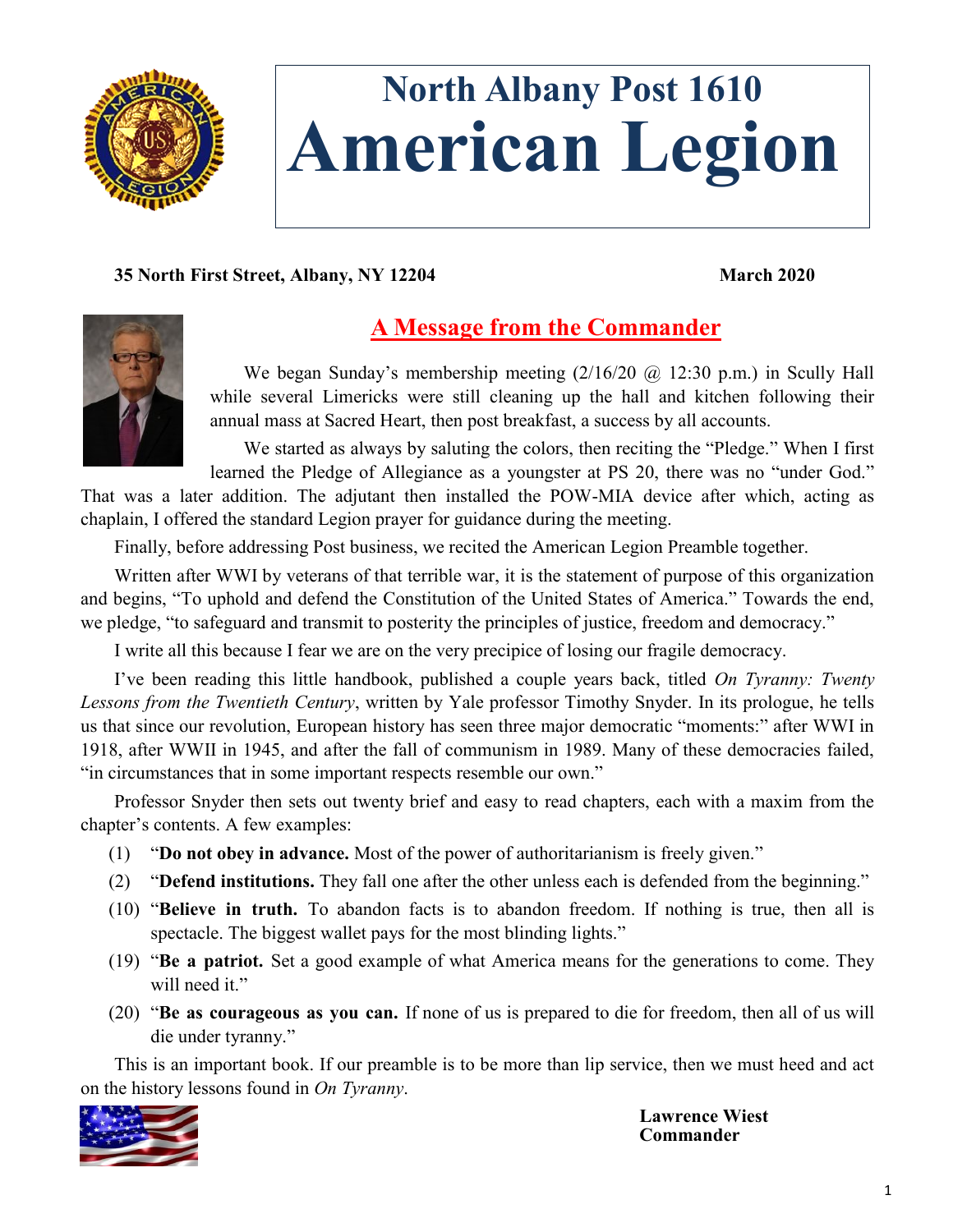#### **Auxiliary News**

The Auxiliary had a very sad January with the loss of our friend and Unit secretary, Diane Maguire. We are regrouping for our upcoming activities and hope you will join us at our next meeting on March 3 at 7:00 p.m. We want to continue with our bingo for the veterans at Stratton VA and hope you will consider joining the group of members that do this event. Our next bingo date is March 16 at 2:00 p.m. Please contact President Judy (518-869-8668) if you can help. If we cannot get a couple of people to help, we will have to cancel this event entirely, which is sad because the hospitalized vets look forward to it every month.

We are also looking for a member to chair our Empire Girls State committee. For more info, just stop in to our next meeting (first Tuesday of each month).

The Veteran Walk-a-thon is planned for April 18 at Cook Park in Colonie. Registration starts at 11:00 a.m. and Walk starts at noon. Hope many of you can make it this year. Call President Judy if you need any information. The County Auxiliary, SAL and Legion Riders are sponsoring it this year. Donations can be left at the bar with checks made out of NYS SAL. If you would like to help with the Walk planning, just give me a call.

Poppy distribution will begin in May and we will need as many volunteers as possible to make this go smoothly. Many dates and times will be available so you should be able to join us at your convenience. (You do not have to be an Auxiliary member to participate.) Contact Dorothy Curran at [tomdor2000@yahoo.com](mailto:tomdor2000@yahoo.com) or come to our March 3 or April 7 meeting.

If you can help with the corned beef dinner on Parade day, contact Mickey Ryan at the Post bar. There are many small jobs that will have to be done during and after the dinner.

I don't like to keep asking, but there are still several members that have not paid their 2020 dues. Your check for \$25 needs to be dropped off at the Post or mailed to Jan Precopia, 1160 New Scotland Rd., Albany, NY 12208. **If you do not pay, you are in jeopardy of losing your continuous years of service.** Jan's number is 518-489-1406.

Mid-Winter Conference for the Auxiliary was very interesting this year. We had the good

opportunity to meet our National President, Nicole Clapp, as well as get information from Chris Ford, CEO of Stop Soldier Suicide, our Dept President's project for this year.

> **Service Not Self, Judy Benner President**



#### **Some Insight on Sight**

Veterans who have been declared legally blind and are certified by the Commission for the Blind and Visually Handicapped are eligible for an annuity. Call the NYS Div. of

Veterans Affairs at 518-486-3602 for an application form and more details. You will have to provide dates of military service, certificate of discharge, the number of the Certification of blindness, proof of residency, and the name and address of the physician providing evidence of the veteran's loss of sight.

#### **Women's Self-Defense Course**



Plans are under way to conduct a woman's selfdefense class at our Post. Class will be offered free of charge and it is taught by Investigator Kayla Apple of the Albany Co. Sheriff's Department. We have a choice of a one (1) hour

presentation or a 4-night commitment (Tuesday nights, in April) to attend the extensive R.A.D. Program. The R.A.D. Program is hands on and teaches women how to escape attackers and survive.

We are taking a poll of our members for the amount of interest in the full 4-night R.A.D. Program. If you or a family member or friend is interested in making the commitment to this opportunity, we can only offer the full program if we have enough participation. Please contact Sheila Savage at 518-221-3729. Thank you.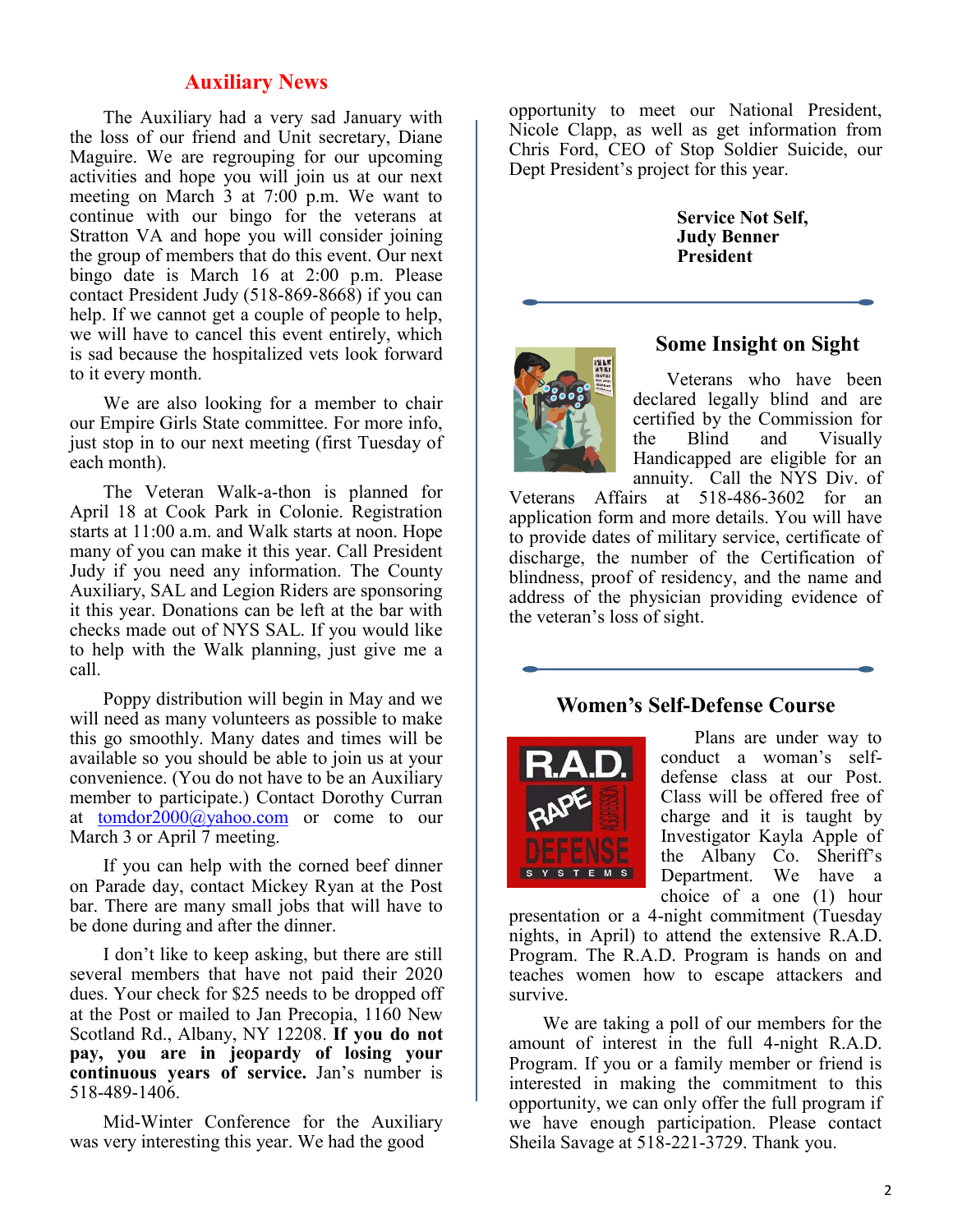## **Chaplain's News**

#### **Deceased**:

Daniel J. Ryan, Legion – January 26, 2020 Louis W. Graiff, Legion – February 8, 2020

If you know of anyone who is sick or has passed, please contact our Chaplains Charles Lossi at 518-438-6336 or JoAnn DeLisle at 518-426-8463 or [jodee4444@hotmail.com](mailto:jodee4444@hotmail.com) or newsletter editor Gretchen Riley via [ghodges220@yahoo.com](mailto:ghodges220@yahoo.com)

or at 518-526-8753.





Your Commander is in desperate need of a Membership Chair.

We are also looking for a House Chairman for the Post. If interested in either of these

positions, please contact Larry Wiest, our Post Commander at 518-434-6438.

The Post is still on the hunt for bartenders. If interested, please call Bar Chair Mick Ryan at 518-522-3486. Legionnaires, Auxiliary and SONs are all eligible to bartend. On-the-job training provided!

## **Note from Bar Chair**

To Legion, Auxiliary, SAL, Limericks, and Friends:

In order to meet the needs of ALL the groups wishing to use the Post meeting room, banquet room or pavilion, groups will need to schedule with the House Chairperson or the Bar Chairperson on a timely basis.

Reminder: All Legion functions come first. That being said:

#### **Planning an event? Need a venue?**

The Post banquet room, meeting room, and pavilion are available for meetings, family picnics/reunions, bridal showers, etc. To arrange an event, call the Post at 518-465-800 or 518-465-1402 or email [nap1610@yahoo.com](mailto:nap1610@yahoo.com) for availability.

Daylight savings time begins Sunday, March 8.



#### **25 Week Club**

The next round of the 25 Week Club has begun. If you are interested in participating, stop in and see Kim Rice at the bar on Thursday nights or on Sundays. If you're not able to stop, you can contact Kim via email:  $k$ luvy14@aol.com. Even if you participated last time, you will still need to sign up for this round.

The first drawing for the 25 Week Club will be held on Thursday, April 2.

## **Limerick Dinner Dance**

The Limerick Dinner Dance will be held on Saturday, March 7 at the Post. Cocktails are at 5 p.m. with a roast pork dinner at 7 p.m. Cost is \$30 per person. Music provided by DJ Bo Weidman from 7 p.m. to midnight.

For more information and tickets, contact:

Babe Scully, 518-605-9770

Theresa Jones, 518-421-9678